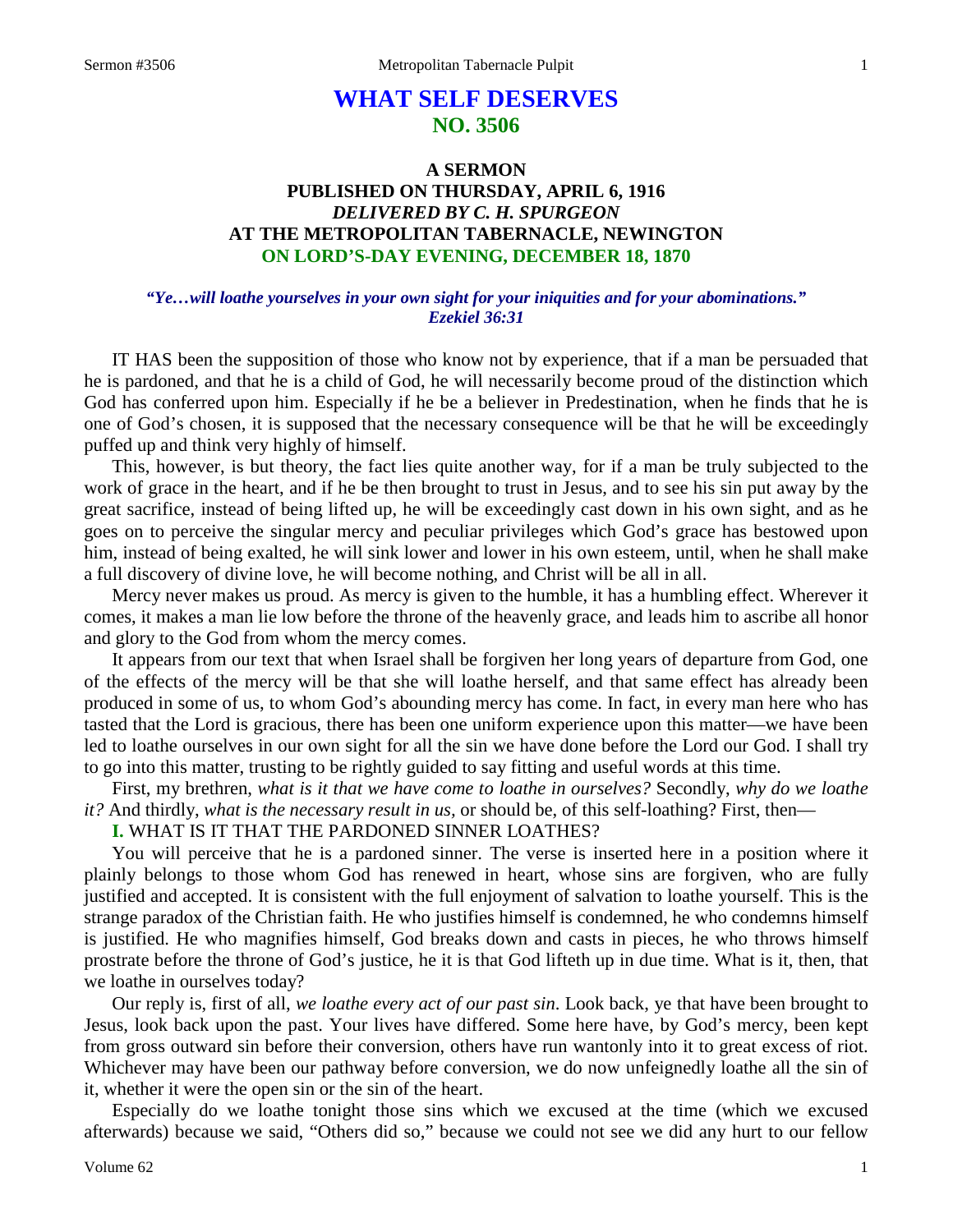men thereby. We loathe them because if they did not relate to man, but only to God, it was the more vicious of us that we should rebel altogether against Him. "Against thee, thee only, have I sinned," is a part of the bitterness of our confession tonight. There were some sins that were sweet to us at the time, we rolled them under our tongue, poisonous though they were, and we called them sweet morsels.

We would revolt against them tonight with abhorrence. Be gone, ye damnable sins! By your very sweetness to me, I detect you. Fool that I must have been that such a thing as thou could have been sweet to me. What eyes must I have had to have seen any beauty in thee! How estranged from God to love the things so foul and vile!

We would recall tonight those greater sins of our life, sins perhaps which entangled others, sins which we perpetrated in the face of knowledge after many warnings, desperate, atrocious sins. Oh! what mercy that we were not cut down while we were living in them! We turn them over and remember them, not, I trust, as some do, I am afraid, when they speak of their past lives, as if they were talking about their battles and they were old soldiers—never mention your sins without tears.

Do not write much about them, if at all, it is best to do with them as Noah's sons did with their father's nakedness, go back and cast a mantle over all. God has forgiven them. Remember them only that you may repent, and that you may bless His name, but never mention them without loathing them utterly loathing the—as if they were disgusting to your spirit, and you could not speak of them without the blush mantling on your cheek.

My brethren, in addition to loathing every act of sin, I think I can hope, if our acts are right, we do through God's mercy, *loathe all the sins of omission*. I will put them in this form. The time we wasted before our conversion. Perhaps some of you were not brought to Christ until you were thirty, or forty, or fifty years of age. It is a very, very happy circumstance to be saved while you are young—a case for eternal thankfulness—but let us think of the time we wasted, precious time, in which we might have served God, time in which we might have been learning more of Him, studying His Word and making ourselves more fit to be used by Him in later years. How much of our time ran to waste!

I would especially loathe wasted Sabbaths. Some of us wasted them at home in idleness, some wasted them abroad in company, others of us wasted them in God's house. I would loathe myself for having wasted Sabbaths, under sermons, hearing as though I heard them not—joining in devotions in the posture, but not in the heart. And what is this but to break the Sabbath under the very garb of keeping it?—thinking other thoughts and caring for other things while eternal matters were being proclaimed in my hearing.

Oh! let us loathe ourselves to think that even twenty years should have gone to waste, much more thirty, or forty, or fifty years—even sixty—should have been suffered to glide by, bearing nothing upon their bosom but a freight of sin, carrying nothing to the throne of God that we would wish to have remembered there. Those of us who have been converted to God would this night loathe every refusal which we gave to Christ in those days of our unregeneracy.

Do you remember, my brother in Christ, those early knockings at the door of thy heart by a gentle mother's word, or was it a father, or was it perhaps a Sunday school teacher, or perhaps some dear one now in Glory? Oh! that ever I should have refused the Savior, had He but presented Himself to me but once! Infatuation not to be excused, to close the heart against even one of these! But many times!

Some of us were very favorably circumstanced. Our mother's tears fell thick and fast for us when we were children. She would pray with us, when we read the Scriptures with her, she talked to us. Her words were very faithful, very tender, and her child could not help feeling them, but waywardly he pushed aside the tears and still forgot his mother's God.

Then you know with many of us the entreaties of our youth melted into the instructions of our riper years. Do you not remember many sermons under which Christ has knocked with His pierced hand at the door of your heart? You that sit here from time to time, I know the Lord does not leave you without some strivings of heart, at least, I hope He does not. I do pray the Master to help me to put the word so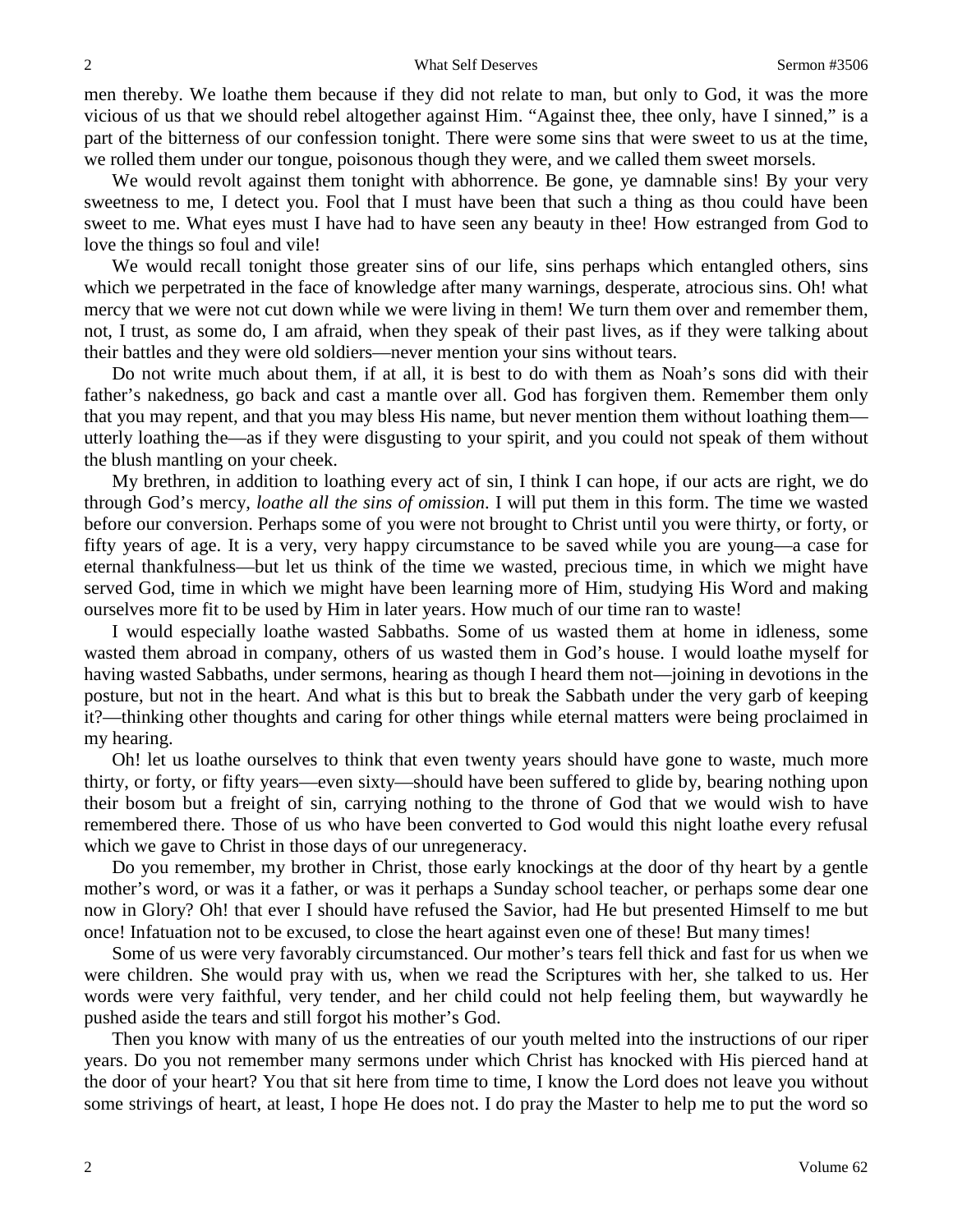that it may disturb you, and not let you make a nest in your sins, but as yet you have said, "No," to Christ, and given Him the go-by, even until now.

As for such as are now saved, I am sure they have among their most bitter pangs of regret this, that they should ever at any time, and that they should so often and so many times have said to the Savior, "Depart from me, I will not know Thee, neither do I desire Thy salvation." And if, my brethren, in addition to having refused Christ, we have come into actual collision with Him by setting up our own Pharisaic estimate of ourselves, we surely ought to loathe ourselves tonight. We did say in our heart, "I am good enough." The filthy rags of our own righteousness have had the impertinence to compare with the fair white linen of Christ's Righteousness.

We thought we could put away our own sins by some method of our own, and that cross, which is heaven's wonder and hell's terror, are despised so as to think we could do without it. We might well loathe ourselves for this, if we had never committed any other transgression than this. Oh! foul pride, oh! base and loathsome pride that can make a sinner think he can do without a Savior, and so presumptuously imagine that Christ was more than was needful, and the cross was a work of supererogation.

Did any of us go further than this? And did we ever *commit persecuting acts against Christ and His people?* Perhaps some of you did, and now you are His servants. You laughed at that Christian woman, why, you would go down upon your knees now if you could find her, to beg a thousand pardons, now you know her to be a child of God. You did then act very harshly and severely towards one who was a true lover of the Savior. Perhaps you spoke opprobrious words, or did worse. As Cranmer put his hand into the fire and said, "Oh, unworthy right hand," because it had written a recantation of Christ and His truth years before. I am sure you would say it now if you have written one unkind word, or said one ungenerous word concerning a believer in Christ.

And oh! if you have ever openly blasphemed, I know you loathe yourself, standing here tonight, to think those lips once cursed God, and joining in the prayer meeting with your prayers, to think that those lips once imprecated curses upon your fellow men. I know your feeling must be one of very deep prostration of spirit. And even if we have not gone so far, we feel, as you do, that we loathe ourselves for our iniquities and for our abominations. Thus might I continue to speak to your hearts, but I trust, my brethren, it will be needless to do so, for you already loathe yourselves for your sins.

Let me close this first part of the subject by just remarking that there are some persons here who, if the Lord should ever convert them, would ever have a strong loathing for themselves. I mean, first, hypocrites. There are such in this church, there never was a church without them. They come to the communion table and yet have no part nor lot in the matter.

We know of some that have been here Sabbath after Sabbath, and they are habitual drunkards, undiscovered by us—who intrude themselves into the assemblies of the faithful and yet, at the same time make much mock and sport of our holy religion. Oh! if you are ever saved, what heart breakings you will have! How you will hate yourselves! I shall not say one hard word about you, but I do pray God's grace will make you feel a great many hard things about yourself, and while you look up into the dear face of the Crucified, and find pardon there, may you afterwards cover your face with shame, and weep to think of the mercy you have found.

So too, those who once professed Christ and have gone away altogether—they may be here. I should not wonder but what in this throng there are some that used to be religious people—put on an appearance and did run well. Now for years they have neglected prayer. That woman, once a church member, married an ungodly husband, and many a bitter day she has had since then, and tonight she has strayed in here. Ah! woman, may God bring thee back, and thou wilt loathe thyself for having given up Christ for the love of a poor dying man.

And others that have gone into the world for Sunday trading, or for some sort of gain, given up Christ, like Judas, who betrayed him for thirty pieces of silver. Oh! if you are ever saved, you will hate yourselves. I am sure this will be your cry within yourself, "Savior, Thou hast forgiven me, but I shall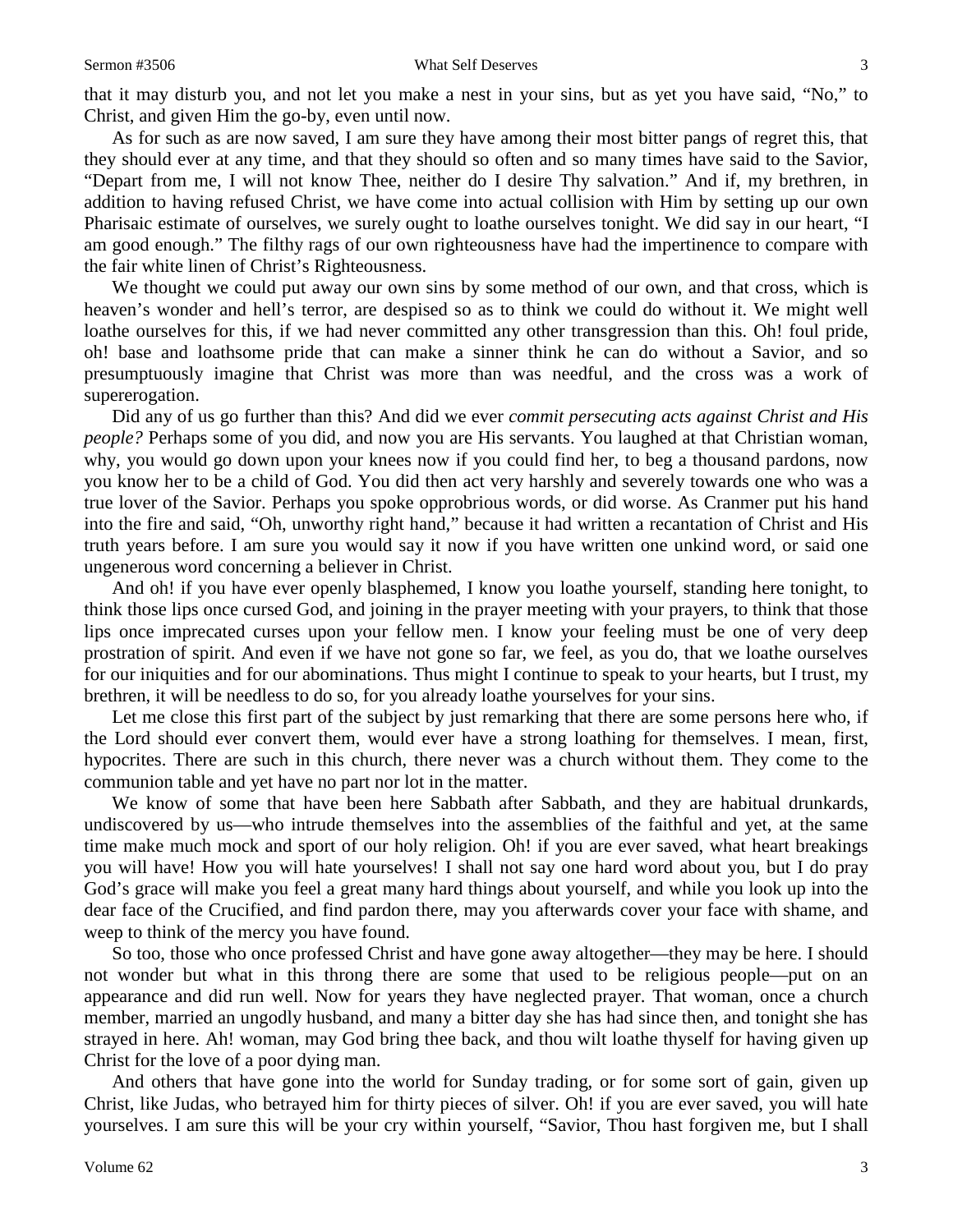never forgive myself, Thou hast blotted out my sins like a cloud, but I shall always remember them, and lay very low at Thy feet all my praises while I think of what Thou hast done for me." Yes, and you there have a dear one who is a persecutor, a blasphemer, an opposer of the Gospel, an infidel, may you become one of those who shall abundantly loathe yourself when you shall taste of the rich, free mercy of God.

Thus I have set forth what it is that a man loathes, but let me remark it is not merely his actions he loathes, but himself, to think that he could do such things. He loathes the fountain to think that it could yield such a stream, he loathes his own evil nature, the deep corruption and depravity of his heart, to think he should be so ungrateful and treat the Lord of mercy in so ungenerous a way. But now we must turn to the second part of the subject.

#### **II.** HOW IS IT, AND WHY, THAT PARDONED SOULS LOATHE THEMSELVES?

Reply first. *Their nature is changed*. God, in conversion, makes us new men. We are not altered, improved, or mended, but a *new* life is given us, we become new creations in Christ Jesus. It is the work of the Holy Spirit to make us to be born again, and as that which is born of the flesh is flesh, so that which is born of the Spirit is spirit, and it hates the old corrupt nature, loathes it, and fights against it to the death.

And further, the moving cause for loathing ourselves is the receipt of divine mercy. "Oh!" saith the soul when it finds itself forgiven, "did I rebel against such a God as this? What! has He struck out all my sins from the roll, cast them all behind His back, and does He declare that He loves me still? Then wretch that I am that I should have revolted and rebelled against such a God as this."

It is just as John Bunyan puts it. There is a city besieged and they determine that they will fight it out to the last. They will make every street to run with blood, but they will hold it out against the king who claims the city for himself, but when his troops march up and set their ranks around the city and it is all surrounded, the trumpet sounds for a parley, and the messenger comes forward with the white flag, and they find to their surprise that the conditions offered are so honorable, so generous, so much to their own advantage, that the king appears not to be their enemy at all, but in fact, to be their best friend.

He will enlarge their liberties far above what they were. He will beautify their city—it was mean before. He will come and dwell in it, he will make it the metropolis of the country, he will give it markets, he will give it all it wanted. "Why," saith John Bunyan, "whereas before they were going to fortify the walls and die to a man, they fling open the gates, and they are ready to tumble over the walls to him, they are so glad to find that he treats them so generously."

And it is even so with us when we find that He blots out our sin, that He is all love and all compassion, we yield to Him at once, and then shame comes, to think that it should ever have been needful for us to yield, that we should ever have taken up arms against Him at all. It is a beautiful incident in English history when one of our kings was carrying on war against his rebellious son, and they met in battle, and the son was just about to kill the father, when the father's visor was lifted up and he saw that it was his father whom he was about to kill.

So the sinner, fighting against his God, thinks He is his enemy, but all of a sudden he beholds it is his own Father that he has been fighting against, and he drops the weapon of his rebellion, feeling ashamed that he should have rebelled against such mercy and such favor. That is why we are ashamed, and I do pray that some here may be ashamed in the same way, for I think I hear JEHOVAH bewailing Himself tonight, "Hear, O heavens, and give ear, O earth; I have nourished and brought up children, and they have rebelled against me. The ox knows his owner and the ass his master's crib, but Israel doth not know, my people doth not consider." Your God is good, be ready to repent and be forgiven, rebel no more.

Now after the receipt of divine mercy has brought in this feeling, *the feeling is continued and promoted by everything that happens to us*. For instance, every doctrine a Christian learns after he is converted makes him loathe himself. Suppose he learns the doctrine of election. "What!" saith he, "was I chosen of God from before the foundation of the world, and did I go after filthiness and uncleanness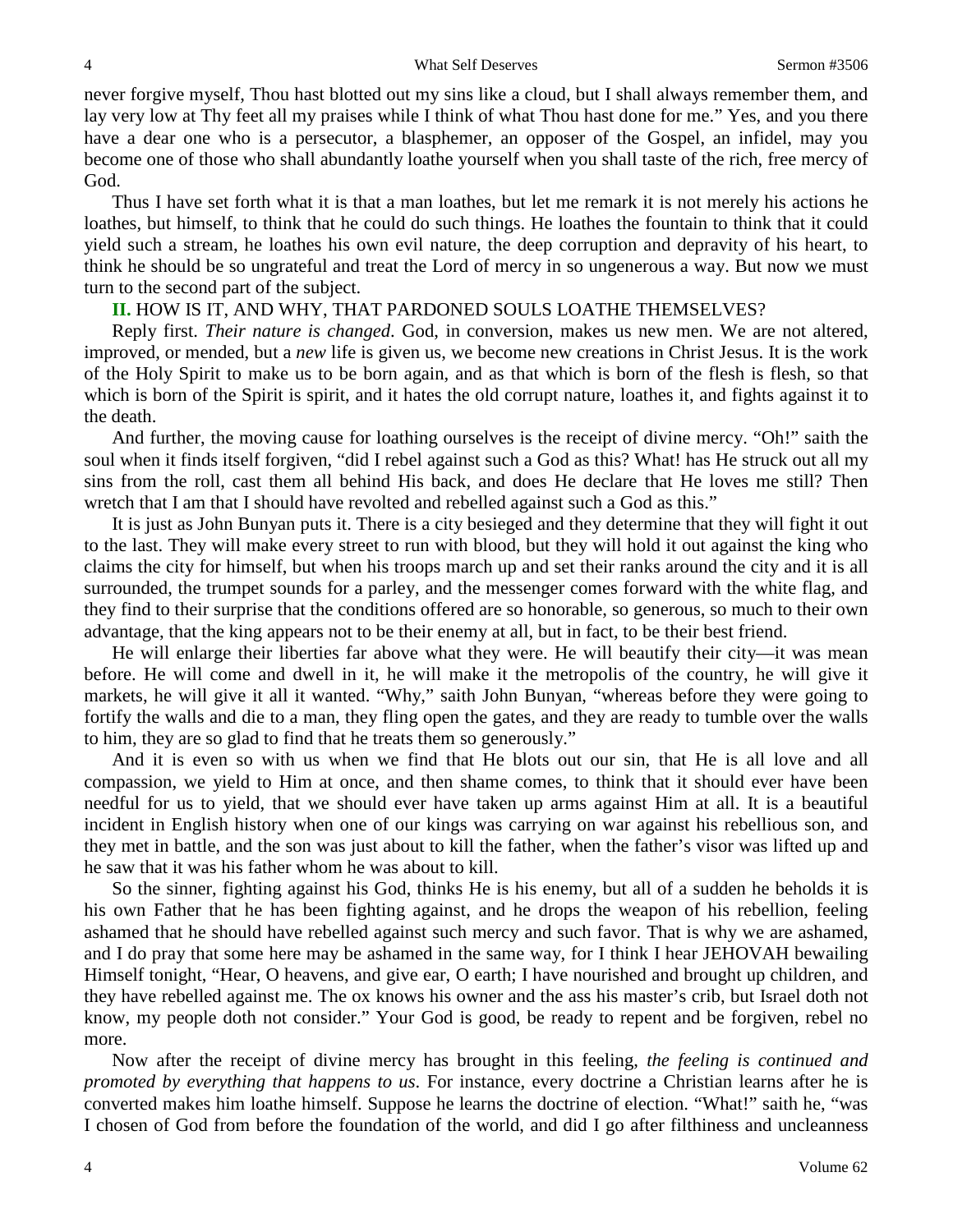#### Sermon #3506 What Self Deserves 5

with this body? Was I dishonest and a liar, and yet loved of God before the stars began to shine?" That doctrine makes a man loathe himself. Then he learns the doctrine of redemption and he reads, "These are they who are redeemed from among men"—a special and particular redemption. Did Jesus then die for me, as He did not die for all? Had He a special eye to me in that sacrifice of Himself upon the cross? Oh! then I will smite my breast to think there ever should have been such a hard heart towards a Savior who loved me so. There is no doctrine but what, when the heart learns it, the spirit bows down with deep shame to think it ever should have rebelled.

So it is with *every fresh mercy* the Christian enjoys. Surely he wakes up every morning with a fresh mercy, but especially at peculiar times when our prayers have been heard, when we have been rescued out of deep distress, we lift up our eyes to heaven, and as we bless God for all His favors to us we say, "And can it be that I was once a rebel, in arms against such a God as this? My God, my Father, did I ever blaspheme Thy name? Did I ever read Thy Book as a common book? Did I ever neglect Thy mercy, Savior? Then shame on me when Thou hast ever been so good, so kind to me."

And as the Christian grows in grace and mounts to more elevated platforms of experience, this selfloathing gets deeper when the Spirit bears witness with him that he is a child of God. When he rises as a child to feel that he is an heir, and that being an heir, he claims his heritage to sit with Christ in the heavenly places, the more he sees of God's marvelous kindness to him, the more he looks back to his past life and to the depravity of the heart within and he says, "Shame on thy head, cover thy face with confusion, silence me before Thee, oh! Thou Most High, to think that after such mercy as this I should have remained so ungrateful to Thee."

And I suppose that as long as the Christian lives, and *the further he goes in the grace of God,* the deeper he goes in a lower estimate of himself, it will ever be so until, as he gets to the gates of heaven, among all his joys and the growing sense of divine favor, there will be a still deeper sense of repentance for all the transgressions of his heart.

And now I shall need your attention still a few moments longer while I dwell upon the third and last point. When a soul is thus made to loathe itself—

#### **III.** WHAT FOLLOWS?

Well, there follows, first of all, *self-distrust*. A man who remembers what he has been, and has a due sense of what his sin was, will never trust himself again. He thought at one time that he could resist sin, he imagined that it would be possible for him to fight against iniquity, and by daily perseverance to make something of himself. Now he has fallen so often, he has proved his own weakness so thoroughly, that all he can do now is just to look up to God, and ask for strength from on high. He cannot by any possibility rest in himself, his own weakness is now thoroughly proved.

A man who knows what he used to be is conscious of what his former estate was, and will by no means rely upon his own strength for a single hour. "Lead us not into temptation," will be his constant prayer, and "Deliver us from evil," will follow close upon it. When I see a man going into sinful company, a Christian professor going on to the verge of sin and saying, "I shall not fall, I can take care of myself," I feel pretty certain that that man's experience is a very flimsy one, and that it is altogether a very grave question whether he ever was pardoned and has tasted of divine grace, for if he had, he would have known what it was to loathe himself a great deal more, and to distrust himself more.

The next result in a man will be that *he will not serve himself any longer*. Before, he could have lived for his own honor, but now he has such a dis-estimate of himself that he must have a different objective. Spend my life for my own honor and glory? "No," saith he, "I am not worthy of it. I, who could blaspheme heaven, or could live so long an enemy to God—I serve such a monster as myself! No! By God's grace, I will serve Him who has changed my nature, forgiven my sin, and made me to be a new creature in Christ Jesus. Self-loathing is quite sure to make a man have a better objective than that of seeking to honor myself."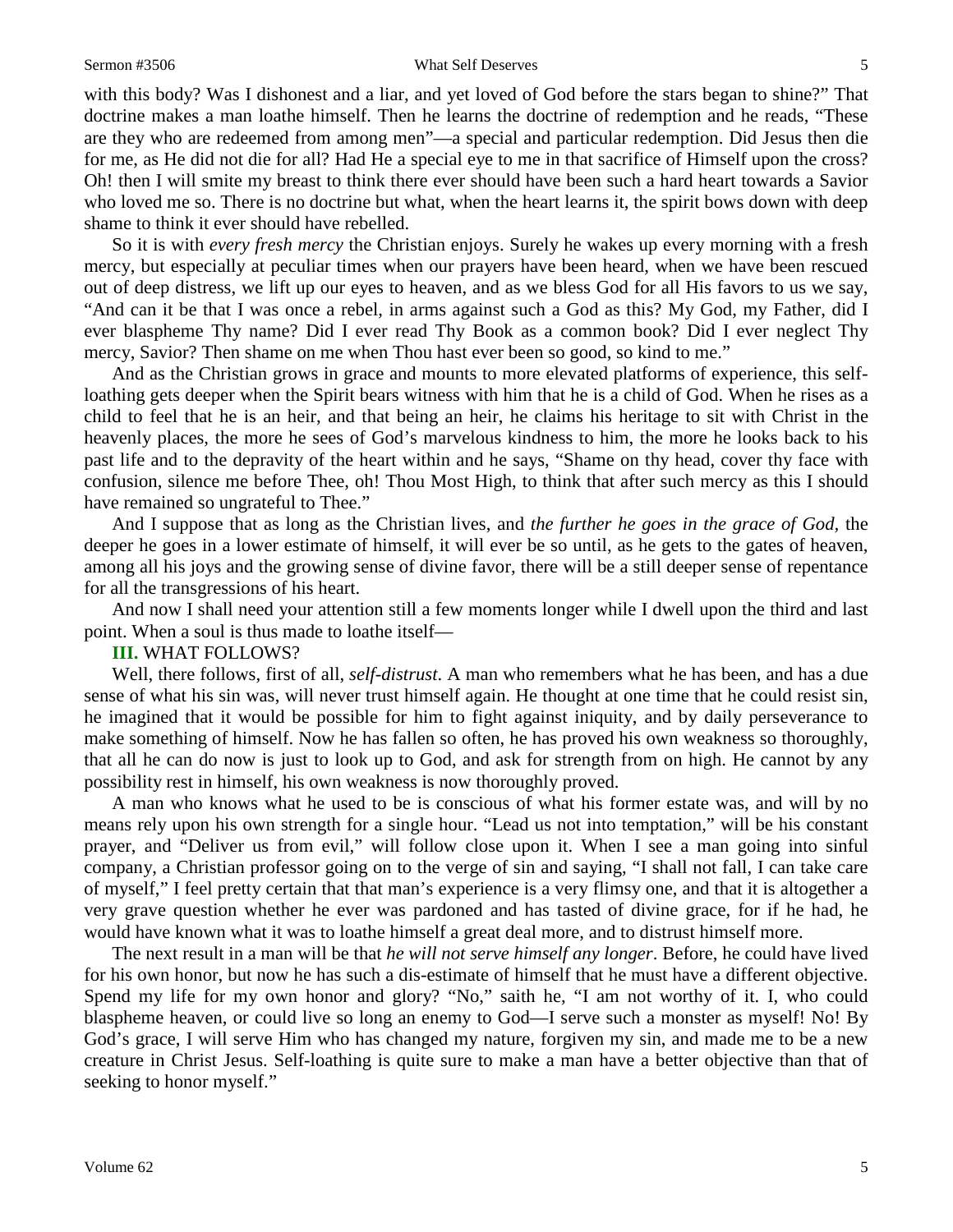And then a man who has once loathed himself *will never loathe his fellow men*. He will be free from that pride which is found in many, which disqualifies them for Christian service because they do not know the hearts of sinners, and do not enter into communion with them.

I have known some who fancy there ought to be a great distance between themselves and what they call common people, who talk of sin as though it were a strange thing, in which they had no participation, they themselves having been highly elevated above ordinary folks. Oh! we know of some who would scorn the harlot, and look down upon a man whose character has been once destroyed and think he never ought to be spoken to again. The Christian loathes himself for not having had pity on others. He knows how readily his feet might have gone in the same way, how easily too, he might have fallen, even to the same extent, if circumstances had been the same with him as with them, and as far as he can, he seeks to uplift them.

The man who is once as he should be, thrusts his arm to the elbow in every mire to bring up one of God's precious jewels. He has put off the kid gloves of self-sufficiency, so he works like a true laborer. He knows what Christ has done for him—how Jesus poured out His very heart's blood for his redemption—and he feels he cannot do too much, if by any means he can pluck a single firebrand from the flame. Brethren, it is good to loathe ourselves, for it makes us have sympathy with others.

Yet, once again, this self-loathing, in every case where it comes *makes Jesus Christ very precious,* and makes sin very hateful. Whoever hath loathed himself at all sees how Jesus Christ has been a great Savior, and he admires and adores Him. You know you measure the height of the Savior's love by the depth of your own fall. If you don't know anything about your ruin, you won't be likely to prize much the remedy.

A man that has got a desperate disease and is dealt with by the physician, if he does not know what the disease is, is not able to feel the measure of gratitude, even if he is healed, that another man would, who knew how fatal the disease was in itself. If I think I am not poor, if I am befriended, I shall not have that gratitude which a bankrupt would have had if he had nothing left, to whom someone had generously given a large estate. No, a sense of need helps us to glorify God.

Amongst the saints, and when on earth, the sweetest voices are those that have been made sweet by repentance. Amongst those who sing in heaven, and sing with the most sweet and lofty praise to God, are those who bless the grace that lifted them up from the horrible pit and out of the miry clay, and set their feet on a rock and established their goings. This blessed shamefacedness, which Christ gives us, is not to be avoided, may we have it more and more, and it shall be a fit preparation for the service of God on earth and the enjoyment of His presence in heaven.

And now, dear friends, it will be a very suitable season for every Christian just to look back and let his shame for many things mantle on his cheeks. Oh! how little progress have we made in the divine life through all the years! We call each year a "year of grace," but we might call it a year of sorrow. "The year of our Lord," we call it! Too often we make it the year of ourselves. God save us for not living to Him, working more for Him and growing more like Him!

Let us close every year with repentance, not because the sin abides, for, blessed be God, it is all forgiven—we are saved. Before the sin was perpetrated, Christ carried it into the sepulcher where He was buried, He cast it there, it cannot be laid against us to condemn us, yet do we hate it, and yet do we loathe ourselves to think we have fallen into it. But would not this also be an admirable opportunity to show how we hate sin by seeking to bring others to Christ? Do watch for other souls. As you prize your own, seek the conversion of others, and God grant that you may bring many to Jesus.

And you that are not saved, oh! suffer not this occasion to pass, let not the days go by without your seeking for that mercy which God so fully gives through His only-begotten Son. Then when you receive it you will be ashamed, and you too, will magnify the grace that pardoned even you. God bless you, dear friends, very richly, for Jesus' sake. Amen.

#### **EXPOSITION BY C. H. SPURGEON**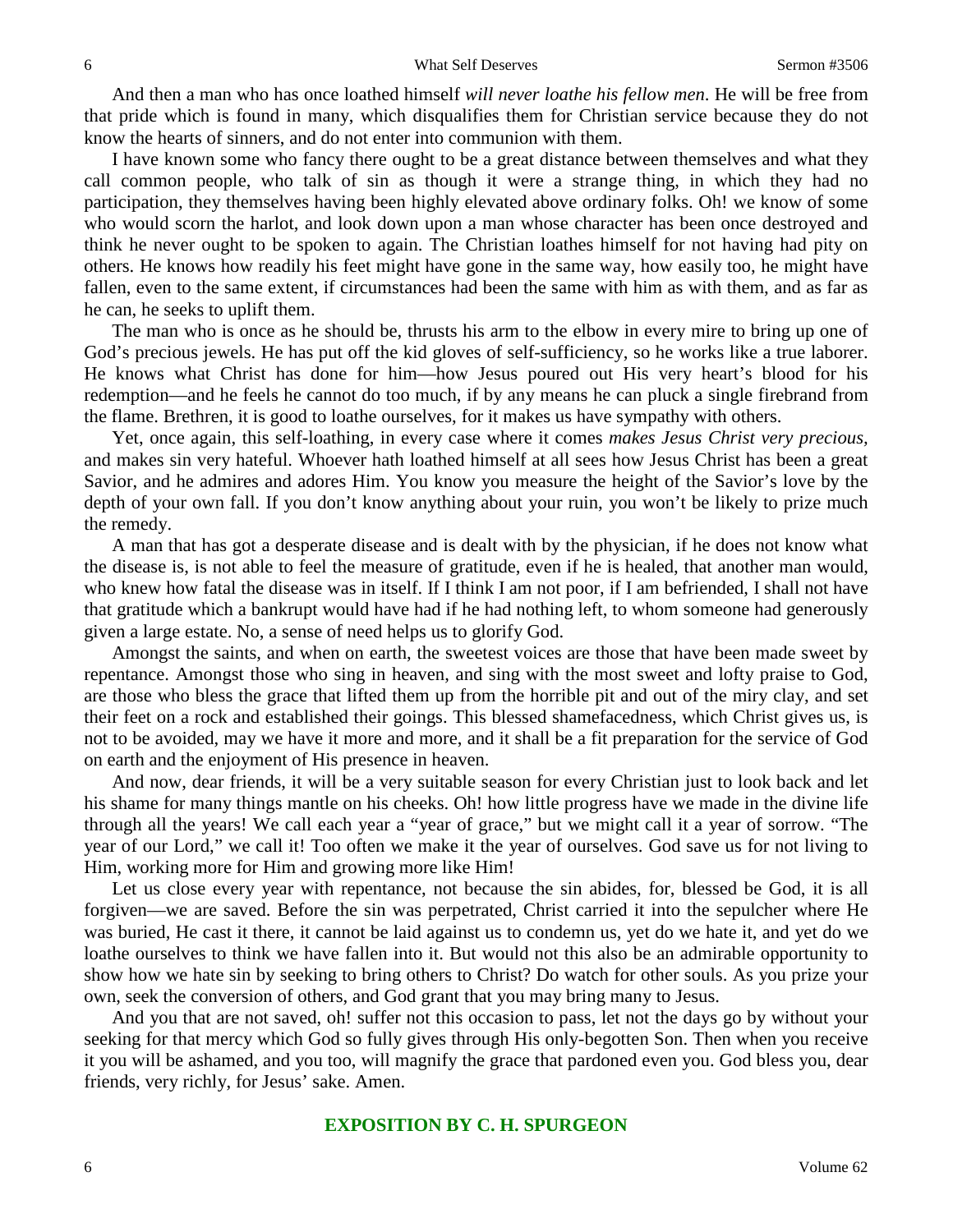## *ROMANS 8:15-31*

#### **Verse 15.** *For ye have not received the spirit of bondage again to fear;*

You did receive it once. You needed it. You were in sin, and it was well for you when sin became bondage to you. It was grievous, but it was salutary, but you have not received the spirit of bondage again to fear.

#### **15.** *But ye have received the Spirit of adoption, whereby we cry, Abba, Father.*

Does your spirit cry in that way tonight? Even if you be in the dark, yet if you cry for your Father, you will soon be in the light. There is no need to be distressed with any form of doubt so long as the Spirit makes this continual breathing, "Abba, Father, show Thyself to me. Do what Thou wilt to me. Let me taste Thy love. Let me at least bow under Thy hand."

**16.** *The Spirit itself beareth witness with our spirit, that we are the children of God:*

We would not have that spirit else. Our spirit feels the spirit of adoption, and so there is a double witness, the witness of our spirit, and the witness of God's Spirit, that we are the children of God. In the mouth of these two witnesses the whole shall be established.

### **17.** *And if children, then heirs;*

That does not follow in other cases, but it does in the case of the family of God. In a man's family, only one son can be an heir; but in God's family, of all it is declared, "if children, then heirs."

### **17.** *Heirs of God,—*

Not only heirs *to* God, but heirs *of* God. God Himself is the heritage of His people, He belongs to them now, as an eternal endowment. "Heirs of God."

**17.** *And joint-heirs with Christ; if so be that we suffer with him, that we may be also glorified together.* 

We are to take the rough and the smooth, the bitter and the sweet, with Christ, and who will make any demur to that? If we are to be heirs with Christ, we do not wish to split the inheritance in pieces. Nay! we will take the cross as well as the crown—the reproach as well as the honor.

### **18.** *For I reckon that the sufferings of this present time are not worthy to be compared with the glory which shall be revealed in us.*

He had just mentioned the sufferings. They are too little. They are mere specks in the sun. They are too small to be weighed in comparison with the exceeding weight of glory which God has prepared for us.

**19.** *For the earnest expectation of the creature waiteth for the manifestation of the sons of God.*

So great is to be the glory of God's children that all the world is waiting for it. Every creature stands on tiptoe, looking for the coming of Christ and the manifestation of the redeemed. What must be the greatness of this thing which the whole creation has learned to expect?

**20-21.** *For the creature was made subject to vanity, not willingly, but by reason of him who hath subjected the same in hope, because the creature itself also shall be delivered from the bondage of corruption into the glorious liberty of the children of God.* 

We were in bondage, and we have come out in a measure into the liberty of the children of God. Now the world in which we live is in sympathy with us, and it is in part under bondage because of sin, but it is only temporary bondage. There will come a day when the whole creation shall be delivered from the bondage of corruption into the glorious liberty of the children of God—a new heavens and a new earth, wherein dwelleth righteousness.

**22.** *For we know that the whole creation groaneth and travaileth in pain together until now.* 

Deep groans are in the world. Have you not heard of earthquakes? Do you not know how the whole world is in a tremor? There is something coming, and all the world is groaning for that coming. God makes the universe to be like an instrument of music played upon by the fingers of mortal men, so that when they are sorrowful, the world is sorrowful, and when they go forth with joy and are led forth with peace, then the mountains and the hills shall break forth before them into singing, and all the trees of the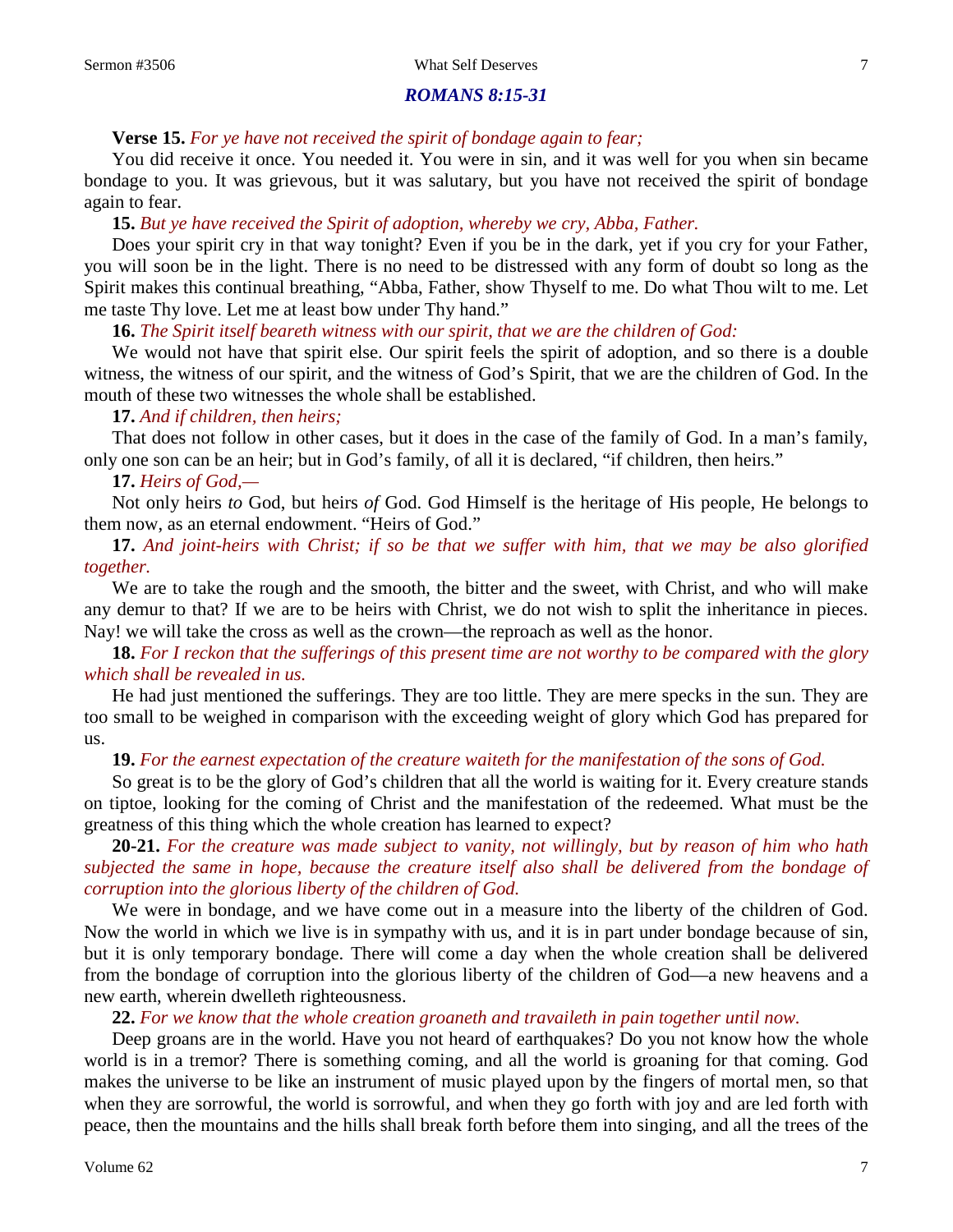field shall clap their hands. "We know that the whole creation groaneth and travaileth in pain together until now."

**23.** *And not only they, but ourselves, also, who have the first fruits of the Spirit, even we, ourselves, groan within ourselves, waiting for the adoption, to wit, the redemption of our body.* 

As yet the body is under bondage. The body is dead because of sin, hence those headaches—this palpitation of the heart—this heaviness of the clay which incases us, but by and by, as the material world is to be delivered from its bondage, so shall these bodies also pass away from all the encumbrance of weakness, and disease, and death, into a better state.

**24.** *For we are saved by hope:* 

As yet.

#### **24-25.** *But hope that is seen is not hope: for what a man seeth, why doth he yet hope for? But if we hope for that we see not, then do we with patience wait for it.*

What a lesson that is, and how seldom do we learn it! Oh! in this present state our main duty is, "Then do we with patience wait for it." You want to have your cake and keep it, but you cannot eat it and keep it too. With patience wait for it. There are some fruits of the earth that are not ripe yet. You lay them by in store, and there are many good things that God has laid by in store for His people, and He says to us, "With patience wait for it." Oh! but you would fain have heavenly joy on earthly ground. It would be a sorry misfit if it were so. But God keeps time and season, and there is harmony in His music. You shall have earthly sorrow on earthly ground, and you shall have heavenly bliss on the heavenly shore, but not till then. We do with patience wait for it.

**26.** *Likewise the Spirit also helpeth our infirmities:*

Especially our infirmities in prayer. I think that if anywhere our infirmities come out, it is in prayer, even the strongest are, on their knees, comparatively weak. How few there are among us that prevail with God, as Elias did! We ought to do so. We need, none of us, stop short of the fullest stature of a man in Christ Jesus, and a man of full stature in Christ would surely carry the keys of heaven's treasury at his girdle. He would have but to ask, and to receive—to seek and to find. May the Spirit help our infirmities.

**26.** *For we know not what we should pray for as we ought: but the Spirit itself maketh intercession for us with groanings which cannot be uttered.* 

See what little worlds we are! Microcosms—to use a harder word, for as there are groanings and travailings in the whole creation, so are there such in the little world of our own heart. Only nature's travail is but natural, but our travail is supernatural. It is the Spirit Himself groaning within chosen breasts with groanings that cannot be uttered.

#### **27.** *And he that searcheth the hearts knoweth what is the mind of the Spirit, because he maketh intercession for the saints according to the will of God.*

When we ourselves hardly know the mind of the Spirit, He that searches all hearts knows it. When we feel as if we could not pray, yet the Spirit of God makes intercession in us, and the great Father reads the purport of the intercessions, and blesses us, not according to our knowledge of our own prayer, but according to His knowledge of what the Spirit means by those prayers.

Have you never noticed that holy men of old sometimes spoke much greater things than they thought they should, for the Spirit of God in them spoke by them more than they themselves understood, and I believe that it is so in prayer. Oh! oftentimes the groaning, wrestling believer may have no inkling of the full purport of his own prayer, but He that searcheth the hearts knoweth what is the mind of the Spirit, because He makes intercession for the saints according to the will of God.

#### **28.** *And we know—*

Now we are getting upon a dear old passage which reads like music. There is no eloquence in the world that ever touches the eloquence of the apostle here.

**28.** *That all things work together for good to them that love God, to them who are the called according to his purpose.*